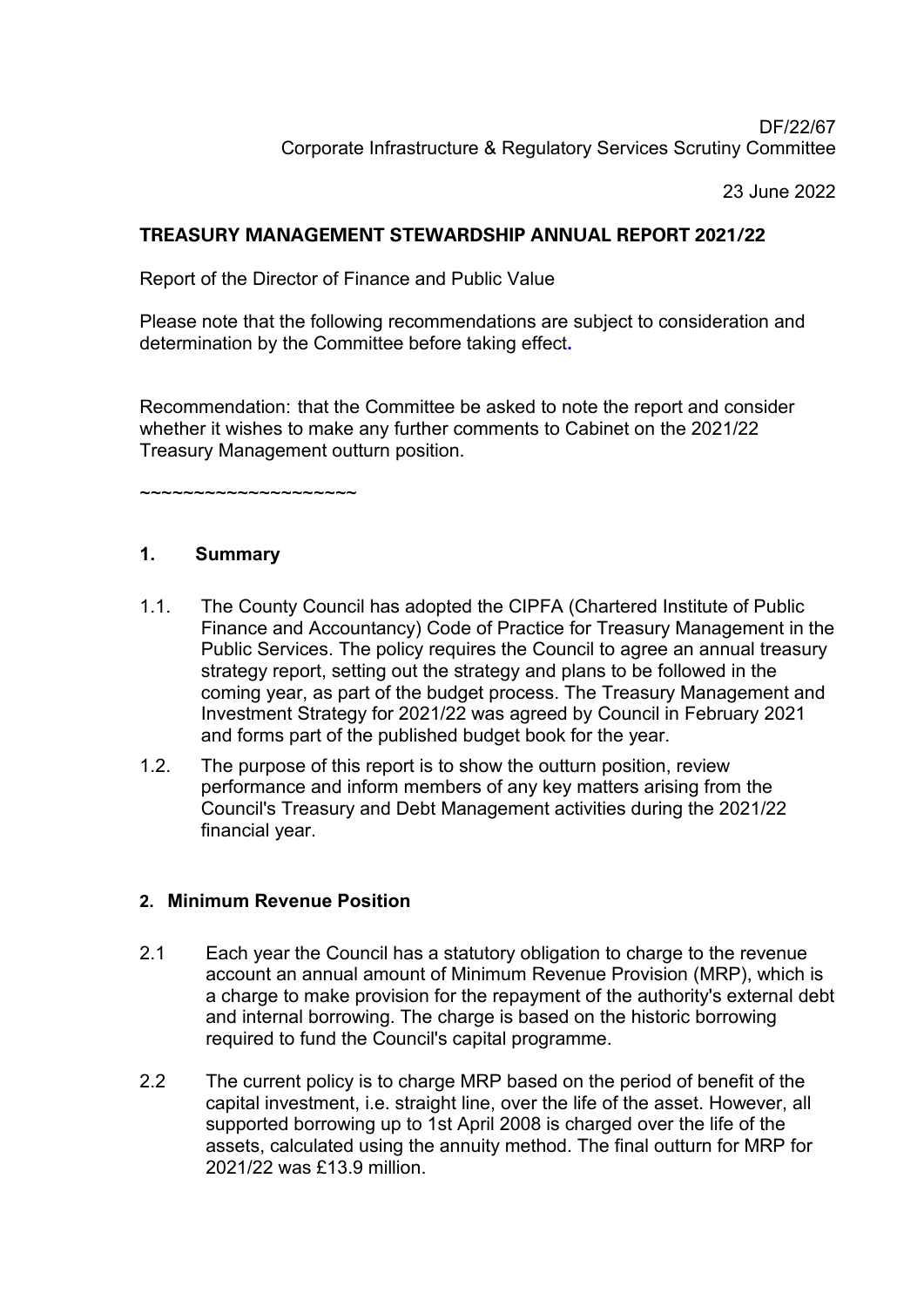# **3. Treasury Management Outturn Position 2021/22 - Borrowing**

- 3.1. The overall aims of the borrowing strategy are to achieve:
	- **•** Borrowing at the lowest rates possible in the most appropriate periods;
	- The minimum borrowing costs and expenses;
	- A reduction in the average interest rate of the debt portfolio.
- 3.2. Since 2009 the Council has followed a policy of containing the capital programme, taking out no new external borrowing and repaying debt whenever this can be done without incurring a financial penalty. Therefore, the Medium Term Financial Strategy (MTFS) assumption was that no new long-term borrowing would be required.
- 3.3. In accordance with the MTFS, no long-term borrowing was undertaken during the 2021/22 financial year. Instead all borrowing required to fund capital expenditure was met from internal cash balances.
- 3.4. Active treasury management and the maintenance of levels of liquidity have ensured that no short-term borrowing was required during the financial year. Cash positions are monitored daily and modelled over a monthly horizon to ensure that anticipated liquidity levels are forecast accurately.
- 3.5. No opportunities arose during the 2021/22 financial year to repay outstanding debt without incurring substantial premium penalties, which would negate any benefit of repaying the debt. The Public Works Loan Board (PWLB) sets premature repayment rates, and where the interest rate payable on a current loan is higher than the repayment rate, the PWLB policy imposes premium penalties for early repayment. Therefore, it will only make financial sense to repay debt early if the PWLB changes its current policy, or if interest rates rise and cancel out the repayment premiums.
- 3.6. At 31st March 2022 the level of long term debt stood unchanged at £507.85m as detailed in the table below.

|                                 | <b>Actual</b><br>31.03.21<br>£'m | <b>Interest</b><br>Rate<br>% | <b>Actual</b><br>31.03.22<br>E'm | <b>Interest</b><br>Rate<br>$\frac{0}{0}$ |
|---------------------------------|----------------------------------|------------------------------|----------------------------------|------------------------------------------|
| <b>Fixed Rate Debt</b>          |                                  |                              |                                  |                                          |
| <b>PWLB</b>                     | 436.35                           | 4.99                         | 436.35                           | 4.99                                     |
| Money Market                    | 71.50                            | 5.83                         | 71.50                            | 5.83                                     |
| <b>Variable Debt</b>            |                                  |                              |                                  |                                          |
| <b>PWLB</b>                     | 0.00                             |                              | 0.00                             |                                          |
| Money Market                    | 0.00                             |                              | 0.00                             |                                          |
| <b>Total External Borrowing</b> | 507.85                           | 5.11                         | 507.85                           | 5.11                                     |

# **Analysis of Long Term Debt**

3.7. The carrying amount for long term debt figure presented in the Statement of Accounts for 2021/22, comprising PWLB, LOBO and market debt, is £510.9 million, £3 million higher than the figure stated above. This difference is due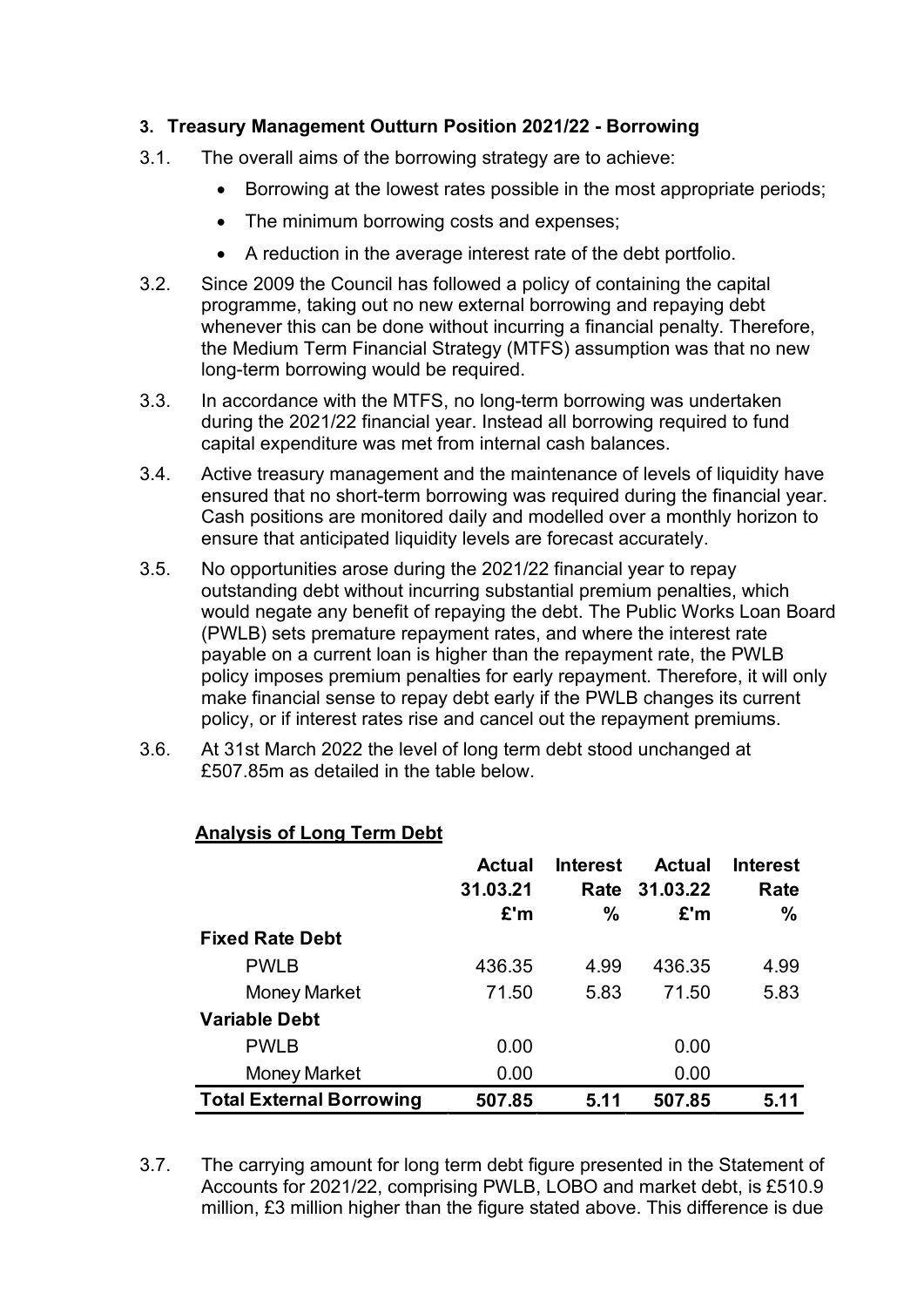to an accounting standard adjustment which requires us to record the value of our long term debt at its Net Present Value in the Statement of Accounts. The LOBOs (Lender Option Borrower Option) have stepped interest rates and are revalued annually based on the effective interest rate for the duration of the loan. The revaluation has the effect of smoothing the stepping of the interest over the life of the loans.

## **4. Treasury Management Outturn Position 2021/22 - Investments**

- 4.1. The overall aim of the Council's investment strategy is to:
	- Limit the risk to the loss of capital;
	- Ensure that funds are always available to meet cash flow requirements;
	- Maximise investment returns, consistent with the first two aims;
	- Review new investment instruments as they come to the Local Authority market, and to assess whether they could be a useful part of our investment process.
- 4.2. The following table shows the County Council's fixed and variable rate investments as at the start and close of the financial year, and at the end of October.

#### **Schedule of Investments**

|                                                  |                     | <b>Actual</b><br>31.03.21 | <b>Interest</b> | <b>Actual</b><br>Rate 31.10.21 | <b>Interest</b> | Actual<br>Rate 31.03.22 | <b>Interest</b><br>Rate |  |  |  |  |
|--------------------------------------------------|---------------------|---------------------------|-----------------|--------------------------------|-----------------|-------------------------|-------------------------|--|--|--|--|
|                                                  | <b>Maturing in:</b> | £'m                       | $\frac{0}{0}$   | £'m                            | $\frac{0}{0}$   | £'m                     | $\frac{0}{0}$           |  |  |  |  |
| <b>Bank, Building Society &amp; MMF Deposits</b> |                     |                           |                 |                                |                 |                         |                         |  |  |  |  |
| <b>Fixed Rates</b>                               |                     |                           |                 |                                |                 |                         |                         |  |  |  |  |
| <b>Term Deposits</b>                             | $<$ 365 days        | 80.00                     | 0.86            | 157.50                         | 0.17            | 127.50                  | 0.48                    |  |  |  |  |
|                                                  | 365 days $>$        | 18.00                     | 1.13            | 26.00                          | 0.90            | 31.00                   | 0.86                    |  |  |  |  |
| <b>Variable Rate</b>                             |                     |                           |                 |                                |                 |                         |                         |  |  |  |  |
| Call Accounts                                    |                     | 20.46                     | 0.03            | 28.62                          | 0.03            | 49.01                   | 0.58                    |  |  |  |  |
| <b>Notice</b>                                    |                     | 70.00                     | 0.16            | 50.00                          | 0.19            | 40.00                   | 0.32                    |  |  |  |  |
| Money Market Funds (MMF's)                       |                     | 0.00                      | 0.00            | 0.00                           | 0.00            | 16.86                   | 0.55                    |  |  |  |  |
| <b>Property Fund</b>                             |                     | 10.00                     | 4.21            | 10.00                          | 4.14            | 10.00                   | 3.72                    |  |  |  |  |
| <b>All Investments</b>                           |                     | 198.46                    | 0.72            | 272.12                         | 0.37            | 274.36                  | 0.64                    |  |  |  |  |

4.3. During the early part of the year rates continued to remain at very low levels, and new term deposits were made at even lower rates than had been possible 6-12 months previously. This is reflected in the lower average rate being earned at 31 October 2021 than at the beginning of the year. The Bank of England's Base Rate started to rise in December 2021 in response to increasing inflation, which meant we were beginning to see higher rates being offered towards the year end. The base rate had reached 0.75 by the end of March 2022.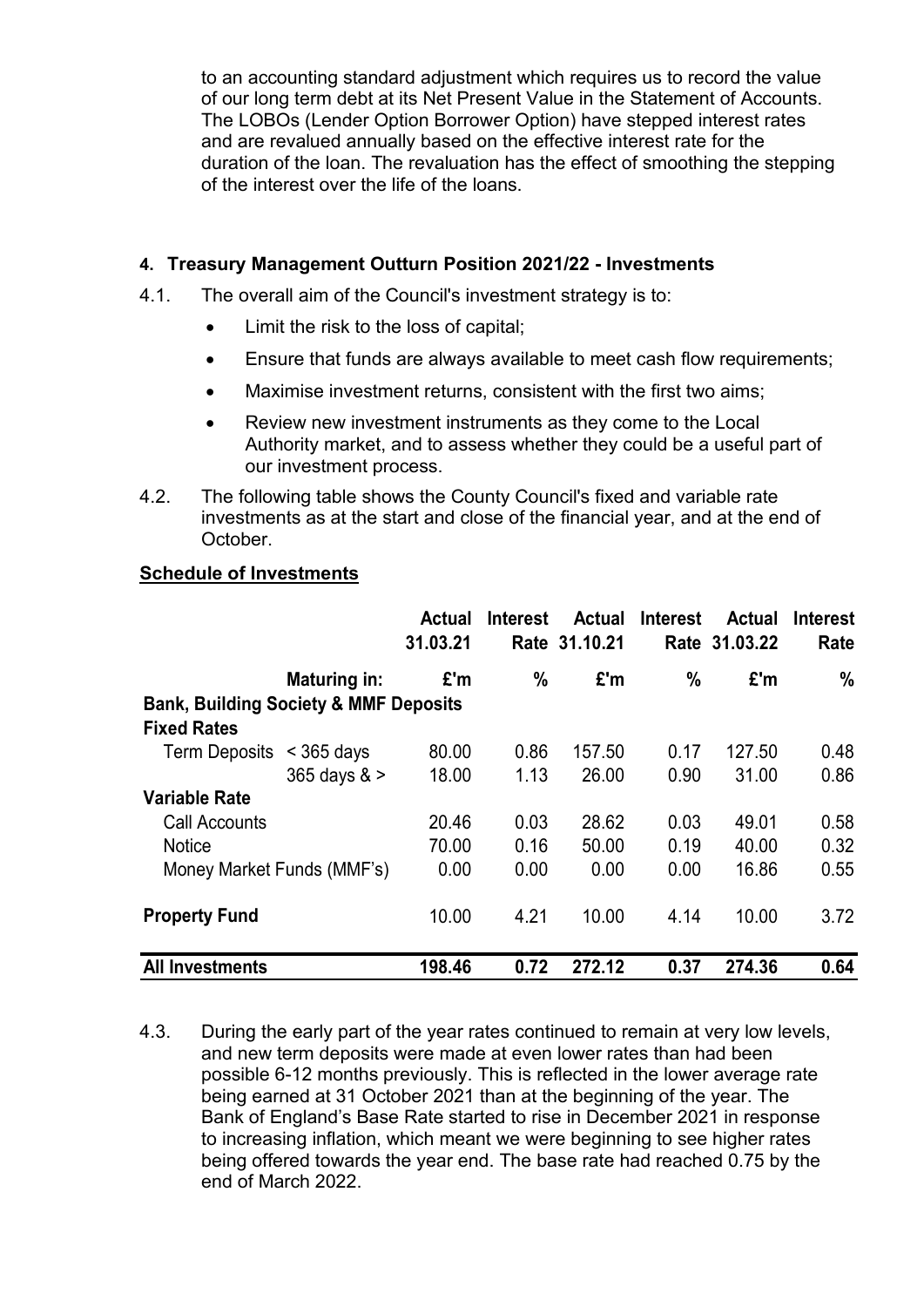- 4.4. The average interest rate earned on investments, excluding the CCLA property fund, for the year was 0.36%, against the full year budget target return of 0.30%. The CCLA property fund has yielded an average rate of 3.96% for the same period against a full year budget target of 3.8%. The combined total return from all investments was 0.50%. When the Council set a target interest rate of 0.30% for 2021/22, it did so with a view that the Bank of England base rate would remain at 0.10 for the foreseeable future. As rates increased from the Autumn onwards it has been possible to achieve higher returns than anticipated.
- 4.5. Revenue lending during 2021/22, including the use of term deposits, call accounts and property funds, earned interest of £1.095 million against a full year budget of £800,000. The surplus achieved over budget can be attributed both to the higher rates of interest earned compared to the target rate, and to higher than expected cash balances, mostly as a result of advance receipt of Government grants. The interest figure quoted is the return from the Council's Treasury Management activity and is different from the figure presented in the Outturn Report and the Statement of Accounts which also includes interest generated from a number of other sources.
- 4.6. All lending has been carried out in accordance with the Council's Treasury Management Strategy and with institutions on the list of approved counterparties.

## **5. Prudential Indicators**

- 5.1. Linked to its Treasury Management Strategy, the County Council is required to monitor its overall level of debt in line with the CIPFA Code of Practice. Part of the code requires consideration of a set of Prudential Indicators in order to allow the Council to form a judgement about the affordable, prudent and sustainable level of debt.
- 5.2. The purpose of the indicators is to demonstrate that:
	- Capital expenditure plans are affordable;
	- All external borrowing and other long term liabilities are within prudent and sustainable levels;
	- Treasury management decisions are taken in accordance with professional good practice.
- 5.3. Three Prudential Indicators control the overall level of borrowing. They are:
	- **The authorised limit** this represents the limit beyond which any additional borrowing is prohibited until the limit is revised by the County Council. Revision may occur during the year if there are substantial and unforeseen changes in circumstances, for example, a significant delay in achieving forecast capital receipts. In normal circumstances this limit will not require revision until the estimate for the following year is revised as part of the budget setting process.
	- **The operational boundary** this indicator is based on the probable external debt and other long term liabilities during the year. Variations in cash flow may lead to occasional, short term breaches of the Operational Boundary that are acceptable.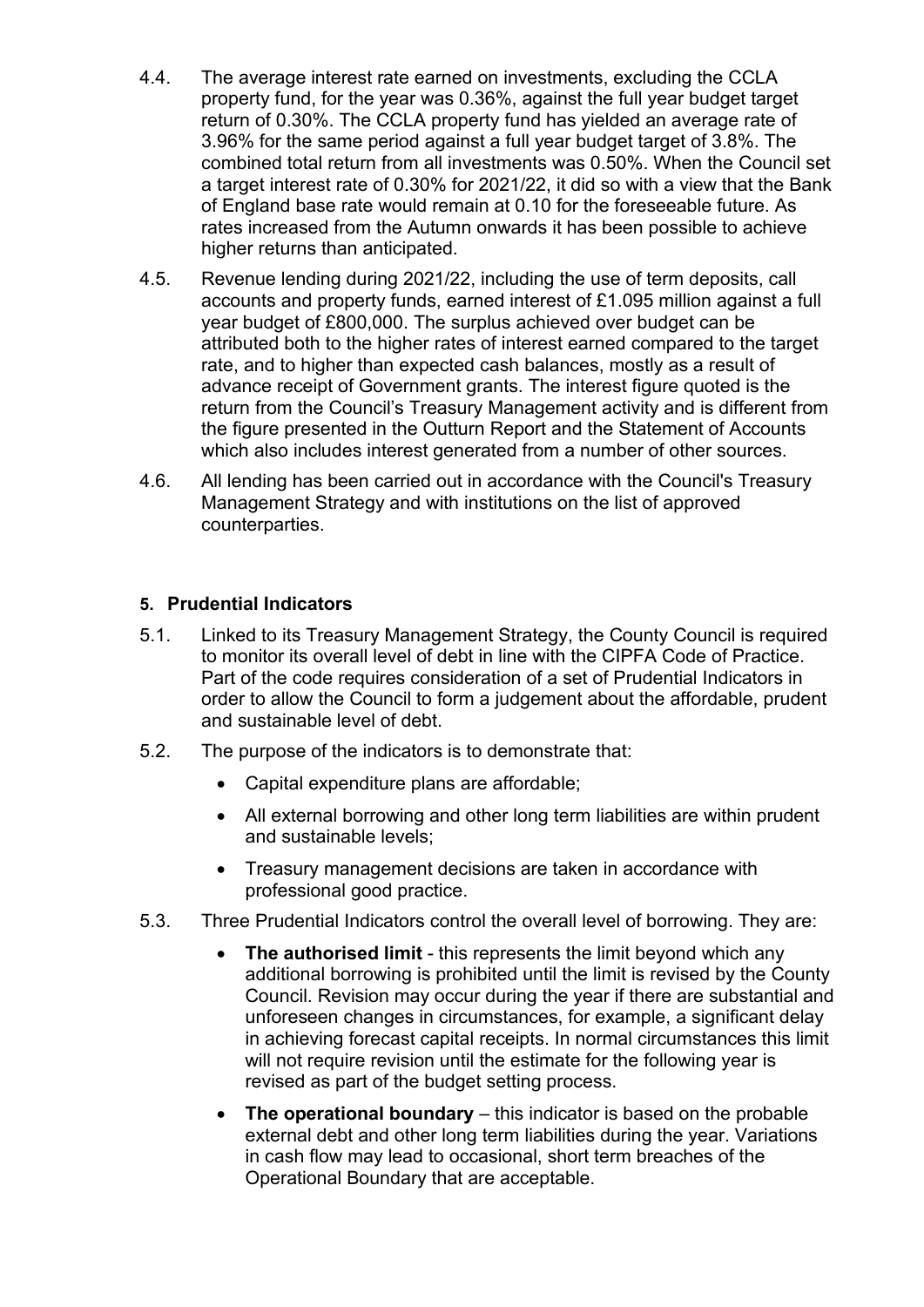- **The upper limit for net debt**  the Council needs to ensure that its gross debt does not, except in the short term, exceed the total of the Capital Financing Requirement.
- 5.4. During the Budget process, the following Borrowing Limits were set for 2021/22:
	- Maximum borrowing during the period (Authorised Limit) £766.193 million.
	- Expected maximum borrowing during the year (Operational Limit) £741.13 million.
	- Maximum amount of fixed interest exposure (as a percentage of total) 100%.
	- Maximum amount of variable interest exposure (as a percentage of total) 30%.
- 5.5. Members are asked to note that during 2021/22 the Council remained within its set Borrowing Limits and complied with the interest rate exposure limits.

# **6. 2022/23 Update**

- 6.1. As the world continued to emerge from the Covid pandemic, increasing consumer demand and supply chain struggles in the second half of 2021 began to fuel increases in inflation. The invasion of Ukraine by Russia and the consequent impact on energy and food prices has pushed inflation up further. The Consumer Prices Index (CPI) rose by 9.0% in the 12 months to April 2022, and is expected to peak at over 10% in the last quarter of 2022.
- 6.2. The Bank of England therefore started to raise interest rates from December 2021 in an attempt to control inflation, with economists predicting that rates could rise to 3% by September 2023.
- 6.3. From an investment point of view, the increase in interest rates provides the opportunity to earn higher returns on the Council's cash balances, and as a result the interest income earned in 2022/23 is likely to be higher than budgeted. However, given the current level of inflation, the value of the Council's reserves will decline in real terms. Should the Council be required to take out external borrowing then the rate of interest payable will also be higher than the rates available in recent years.
- 6.4. The Medium Term Financial Strategy (MTFS) and Treasury Management Strategy set by the Council in February continued to assume that, over the three year period, no new long-term borrowing will be required, but noted that:
	- The margin between the actual external debt and the minimum requirement for external debt to fund the Council's capital priorities was narrow and would need to be kept under review.
	- The growing deficit on the High Needs Block (HNB) in relation to Special Educational Needs (SEND) was likely to put significant strain on the Council's cash resources which would need to be resolved at some point.